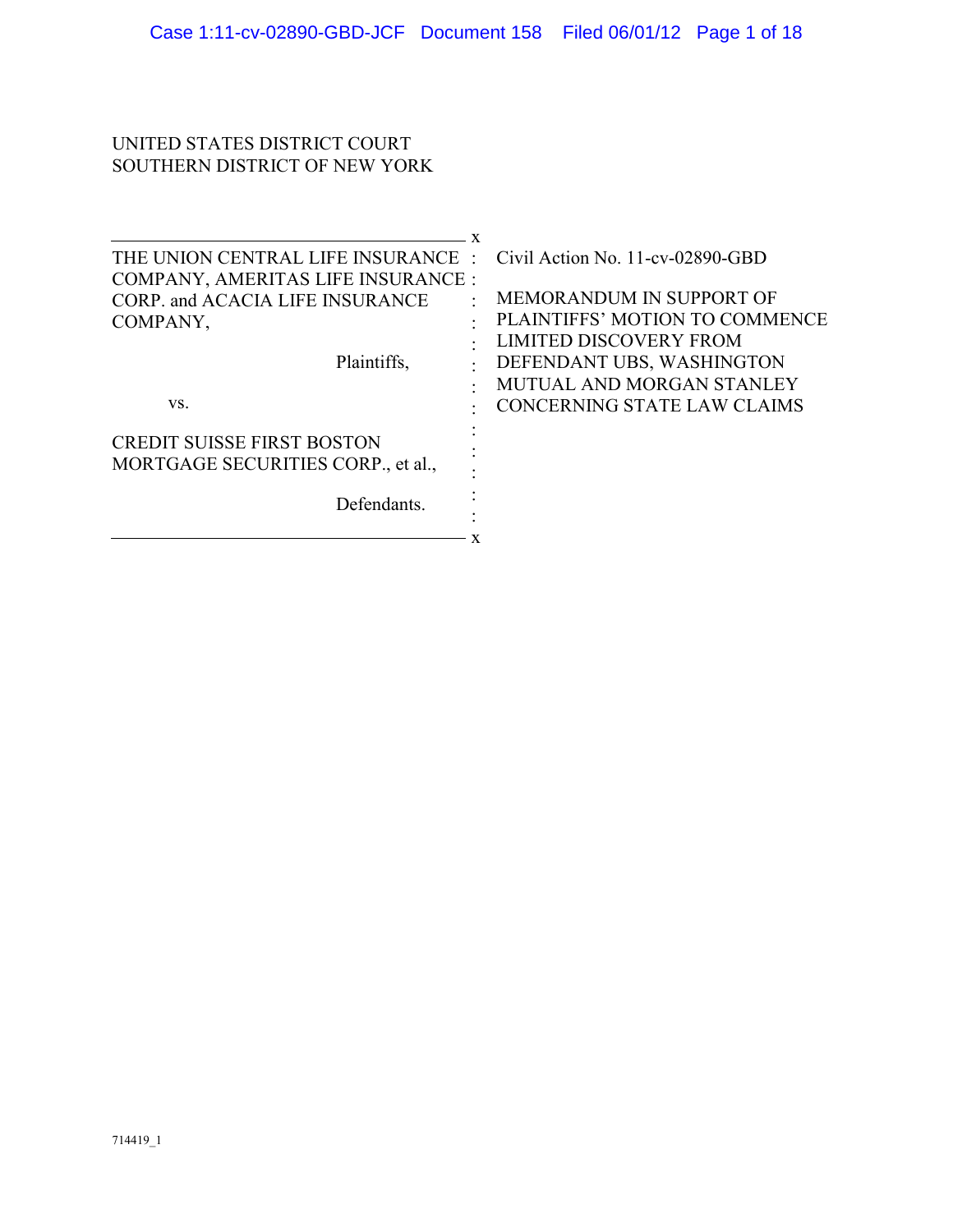# **TABLE OF CONTENTS**

## **Page**

| $I_{\cdot}$ |                 |                                                                                                                                       |
|-------------|-----------------|---------------------------------------------------------------------------------------------------------------------------------------|
| Π.          |                 |                                                                                                                                       |
| III.        |                 |                                                                                                                                       |
|             | $A_{\cdot}$     | The PSLRA Discovery Stay Should Not Apply to State Law Claims                                                                         |
|             | <b>B.</b>       | The Mere Presence of Exchange Act Claims Asserted Against Other<br>Parties in the Action Is Not a Valid Basis for Extending the PSLRA |
|             |                 | 1.<br>The PSLRA Discovery Stay Should Be Evaluated Separately for                                                                     |
|             |                 | 2.<br>The PSLRA Does Not Address the Application of the Discovery                                                                     |
|             | $\mathcal{C}$ . | The Discovery Stay Was Not Enacted to Address Any Perceived Issues                                                                    |
| IV.         |                 |                                                                                                                                       |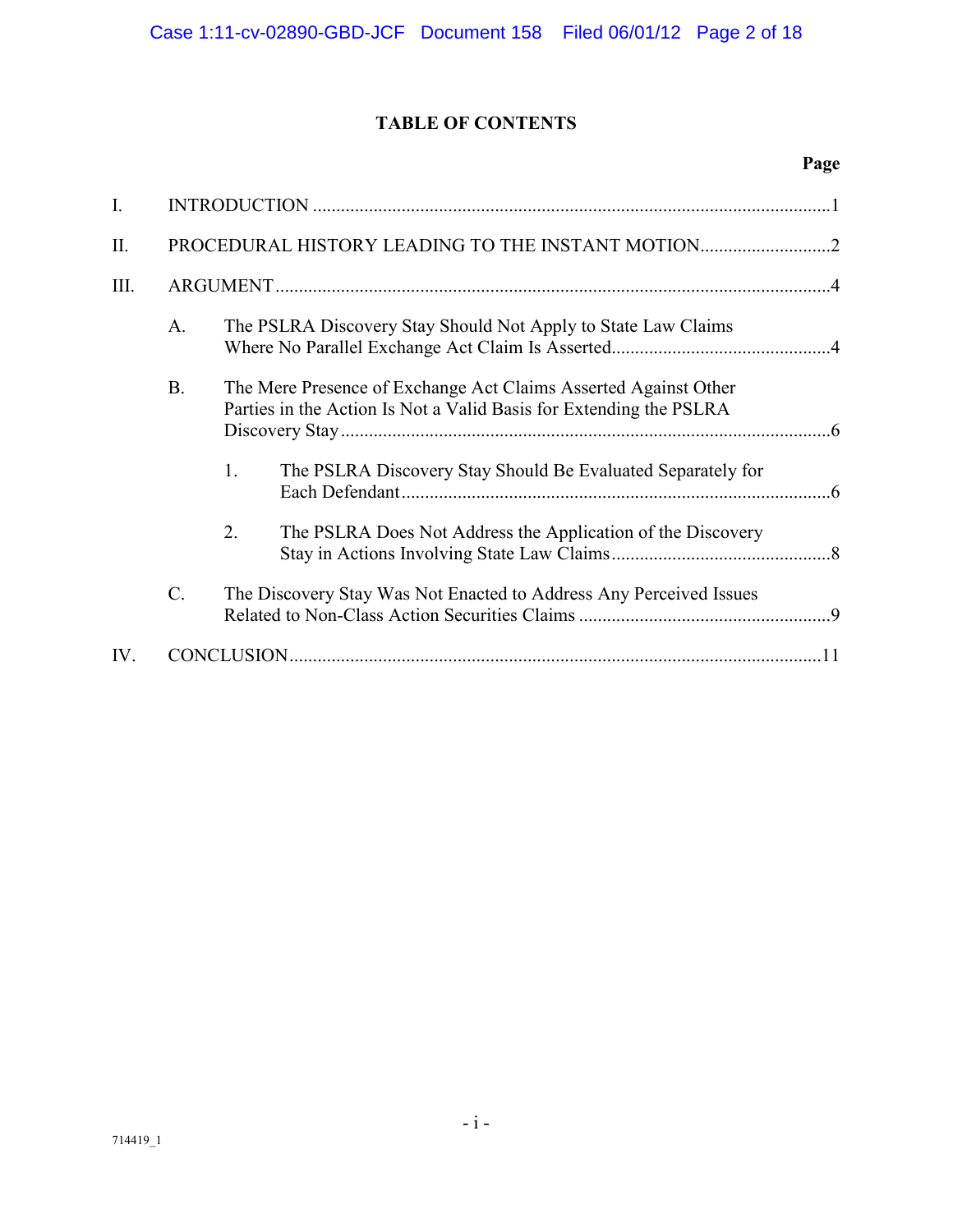# **TABLE OF AUTHORITIES**

## **Page**

## **CASES**

| Angell Invs., L.L.C. v. Purizer Corp.,<br>No. 01 C 6359, 2001 U.S. Dist. LEXIS 17782                                |  |
|---------------------------------------------------------------------------------------------------------------------|--|
| Fazio v. Lehman Bros.,<br>No. 1:02CV370, 2002 U.S. Dist. LEXIS 15157                                                |  |
| Hachette Distribution, Inc. v. Hudson Cnty. News Co.,                                                               |  |
| In re Lernout & Hauspie Sec. Litig.,                                                                                |  |
| In re Transcrypt Int'l Sec. Litig.,                                                                                 |  |
| Koock v. Sugar & Felsenthal, LLP,<br>No. 8:09-CV-609-T-17EAJ, 2009 U.S. Dist. LEXIS 81153                           |  |
| Latham v. Stein,<br>No. 6:08-2995-RBH, 2010 U.S. Dist. LEXIS 86181                                                  |  |
| Richards v. North Shore Long Island Jewish Health Sys.,<br>No. CV 10-4544 (LDW) (ETB), 2011 U.S. Dist. LEXIS 106319 |  |
| The Union Central Life Insurance Co. v. Credit Suisse Securities (USA), LLC,                                        |  |
| Tobias Holdings, Inc. v. Bank United Corp.,                                                                         |  |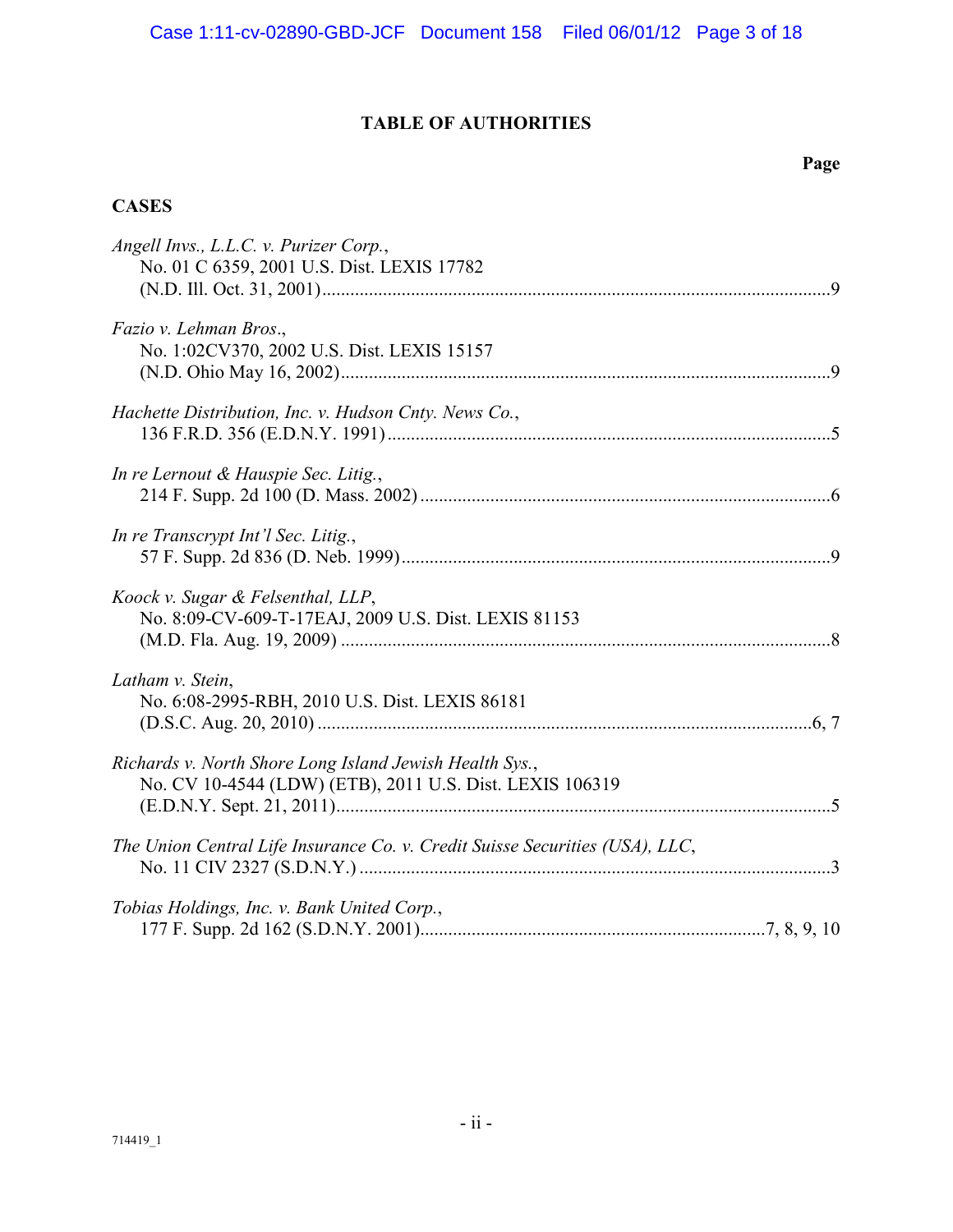# **Page**

# **STATUTES, RULES AND REGULATIONS**

| 15 U.S.C.                               |  |
|-----------------------------------------|--|
| <b>RULES</b>                            |  |
| <b>Federal Rules of Civil Procedure</b> |  |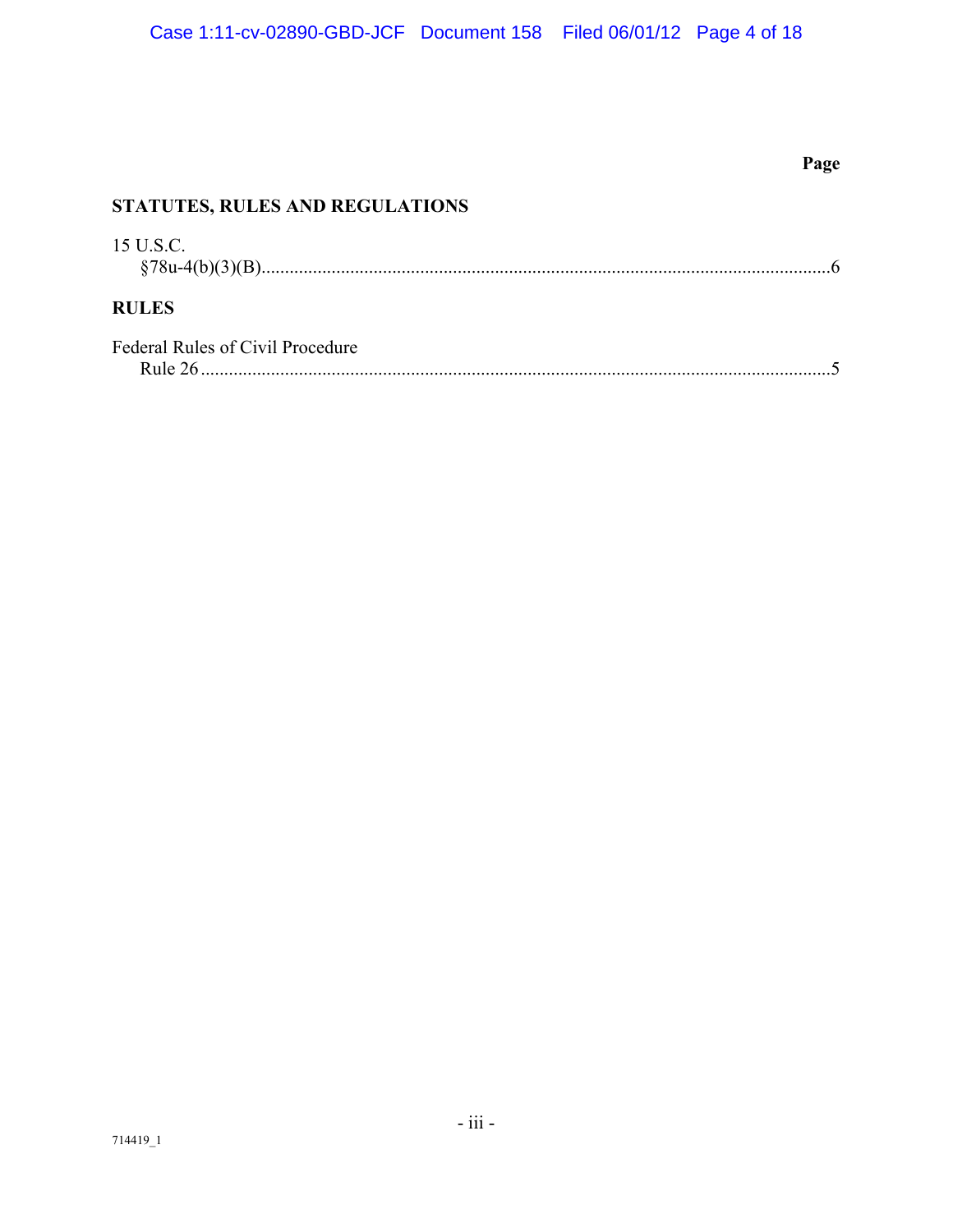### **I. INTRODUCTION**

The Union Central Life Insurance Company, Ameritas Life Insurance Corp. and Acacia Life Insurance Company (collectively, "Union Central" or "Plaintiffs") bring this motion seeking to remedy certain defendants' refusal to participate in limited document discovery. Plaintiffs request a ruling that the Private Securities Litigation Reform Act of 1995 ("PSLRA") discovery stay is inapplicable to the requested document discovery, thereby allowing this discovery to proceed with respect to residential mortgage-backed securities ("RMBS") sponsored by defendants UBS, Washington Mutual and Morgan Stanley.<sup>1</sup> These defendants have refused to proceed with discovery by contending that the PSLRA bars '"all discovery"' until "disposition of the motions to dismiss." Declaration of Christopher M. Wood in Support of Plaintiffs' Motion and Memorandum to Commence Limited Discovery from Defendants UBS, Washington Mutual and Morgan Stanley Concerning State Law Claims ("Wood Decl."), Ex. A at  $2<sup>2</sup>$  Defendants are mistaken because the PSLRA is inapplicable to these defendants and to the claims on which discovery is being sought.

It is axiomatic that discovery should proceed promptly and effectively, even during the pendency of motions to dismiss, absent a protective order or other legitimate reason for delaying discovery. The PSLRA discovery stay does not provide a basis to stay the discovery sought from the defendants at issue in this motion. Plaintiffs only seek to begin discovery with respect to trusts for which no claims under the Securities Exchange Act of 1934 (the "Exchange Act") are alleged, and

-

<sup>1</sup> Defendants subject to this motion and from whom plaintiffs seek production of documents are: Washington Mutual Mortgage Corp., WaMu Capital Corp., Washington Mutual, Inc. (collectively referred to as "Washington Mutual"), Morgan Stanley, Morgan Stanley & Co. Incorporated, Morgan Stanley Capital I Inc. (collectively referred to as "Morgan Stanley"), UBS AG, and Mortgage Asset Securitization Transactions, Inc. (collectively referred to as "UBS").

<sup>2</sup> Unless otherwise noted, internal citations are omitted.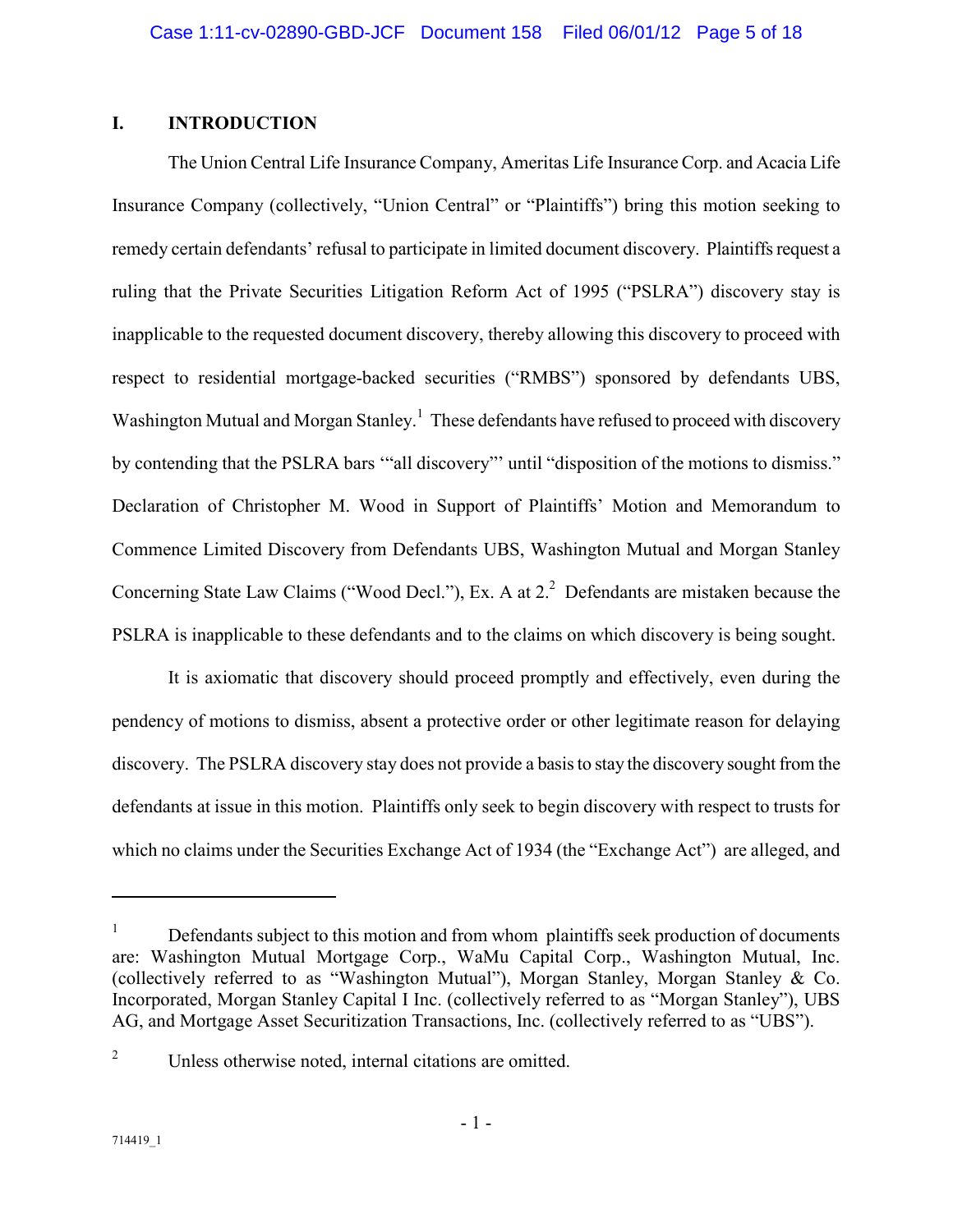with respect to Plaintiffs' state law claims which are grounded in diversity jurisdiction and actionable independently from any alleged federal securities claims. Because the PSLRA discovery stay does not prevent this type of discovery from proceeding, the Court should order defendants to respond to the limited discovery propounded by Plaintiffs and identified herein.

## **II. PROCEDURAL HISTORY LEADING TO THE INSTANT MOTION**

This action was commenced on April 28, 2011, and seeks to recover losses suffered by Union Central in connection with the purchase of 21 separate RMBS purchased between 2005 and 2007. Complaint, Ex.  $1<sup>3</sup>$  The defendants in this action include the sponsors, depositors and underwriters of these RMBS, as well as certain of their affiliates and current or former officers and/or directors. ¶¶28-66. The 21 RMBS at issue in this action can be further subdivided into seven different groups of RMBS, because each was sponsored by a different group of affiliated defendants. This motion concerns discovery directed at defendants in just three of the seven sponsor groups – UBS, Morgan Stanley and Washington Mutual.

On May 4, 2012, Plaintiffs amended their Complaint pursuant to the schedule endorsed by the Court. Dkt. Nos. 141, 146. The Complaint alleges Plaintiffs purchased the subject RMBS while relying on defendants' false and misleading statements and omissions regarding the quality of the underlying loans and the loan underwriting standards that had been used to screen and select the mortgage loans deposited into the RMBS trusts. *See*, *e.g.*, ¶¶1-20. The Complaint alleges defendants knew or recklessly disregarded the falsity of their material misstatements when selling these RMBS to Plaintiffs. *Id.*

<sup>3</sup> "Complaint," "¶\_\_" and "§\_\_" refer to the Amended Complaint for Violations of the Federal Securities Laws and New York Common Law Fraud, filed on May 4, 2012. Dkt. No. 146.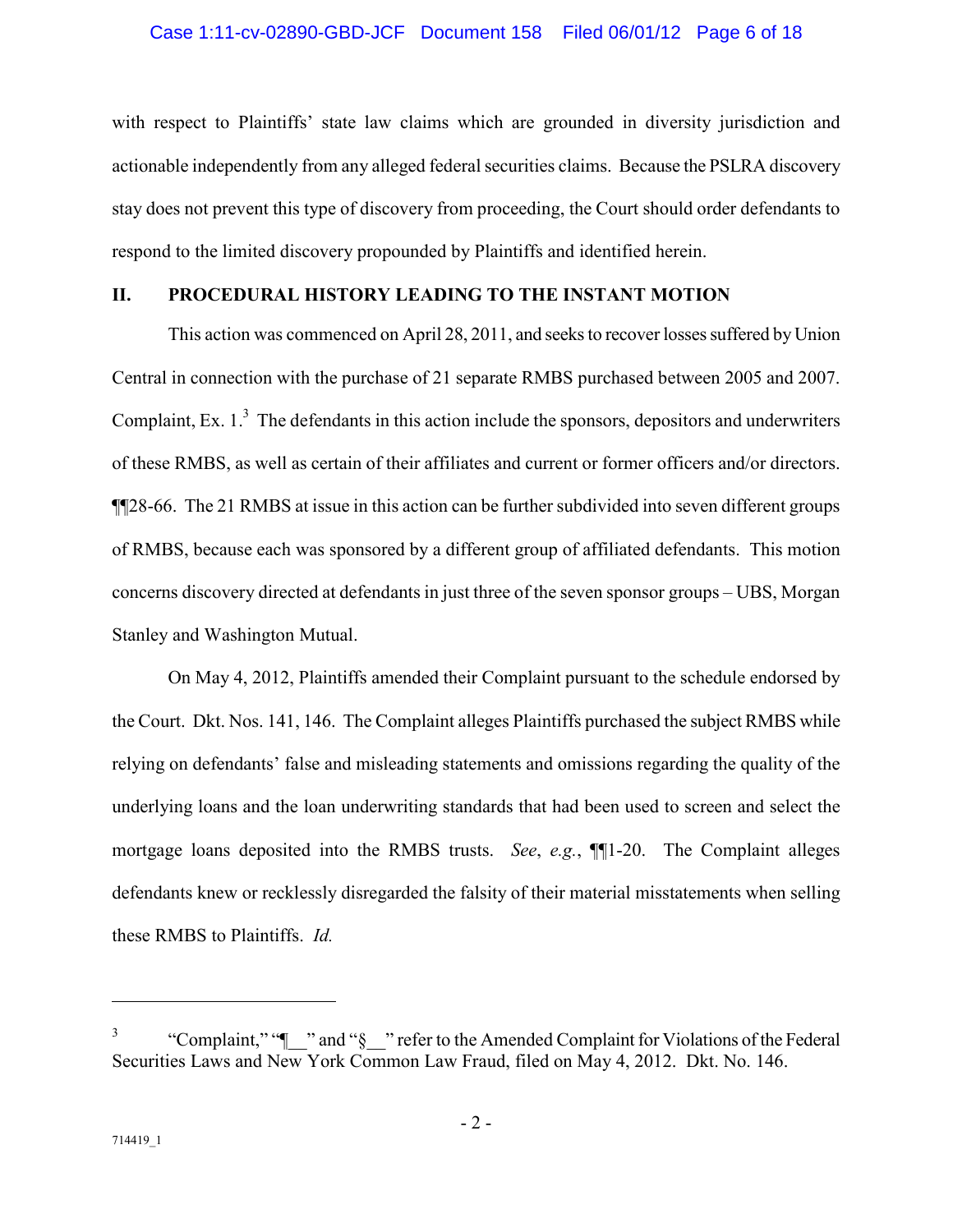#### Case 1:11-cv-02890-GBD-JCF Document 158 Filed 06/01/12 Page 7 of 18

There is complete diversity between Plaintiffs and defendants. ¶23. As a result, the Court has both federal question and diversity jurisdiction over the subject matter of the action. §II. The Complaint asserts claims for common law fraud against all defendants (¶¶815-836), and alleges claims for violation of the federal securities laws (specifically Sections 10(b), 20(a) and 20(b) of the Exchange Act) against some, but not all, defendants. ¶¶837-860. As noted above, Plaintiffs are currently seeking to commence limited document discovery against just Washington Mutual, UBS and Morgan Stanley, because Plaintiffs assert no Exchange Act claims relating to the RMBS that these defendants sponsored.

On February 8, 2012, the Court held a conference to discuss the parties' then-pending motions to consolidate and sever. Plaintiffs had filed a motion to consolidate this action with their earlier filed and related RMBS action entitled *The Union Central Life Insurance Co. v. Credit Suisse Securities (USA), LLC*, No. 11 CIV 2327 (S.D.N.Y.). After Plaintiffs moved to consolidate the two actions, certain defendants filed cross-motions seeking to sever claims against them in an effort to split this action into separate cases – arguing that claims against the groups who sponsored and underwrote RMBS were distinct and should be adjudicated separately. The Court denied both motions to sever and consolidate without prejudice to their being renewed after the case was further advanced and the proper case structure would be more readily ascertainable. Dkt. Nos. 127, 129.

During the February 8 conference, Judge Daniels further instructed the parties to contact the Magistrate Judge to schedule a conference to discuss the case. Wood Decl., Ex. B at 4:1-21; 6:2-11. The Court stated that the parties should meet and confer regarding the possibility of commencing immediate discovery as to some claims or as to some parties. *Id.* at 4:1-21; 6:2-11, 7:21-8:8. Pursuant to the Court's invitation to consider the possibility of certain limited discovery at this juncture, on March 14, 2012, Plaintiffs' counsel wrote to counsel for certain defendants, including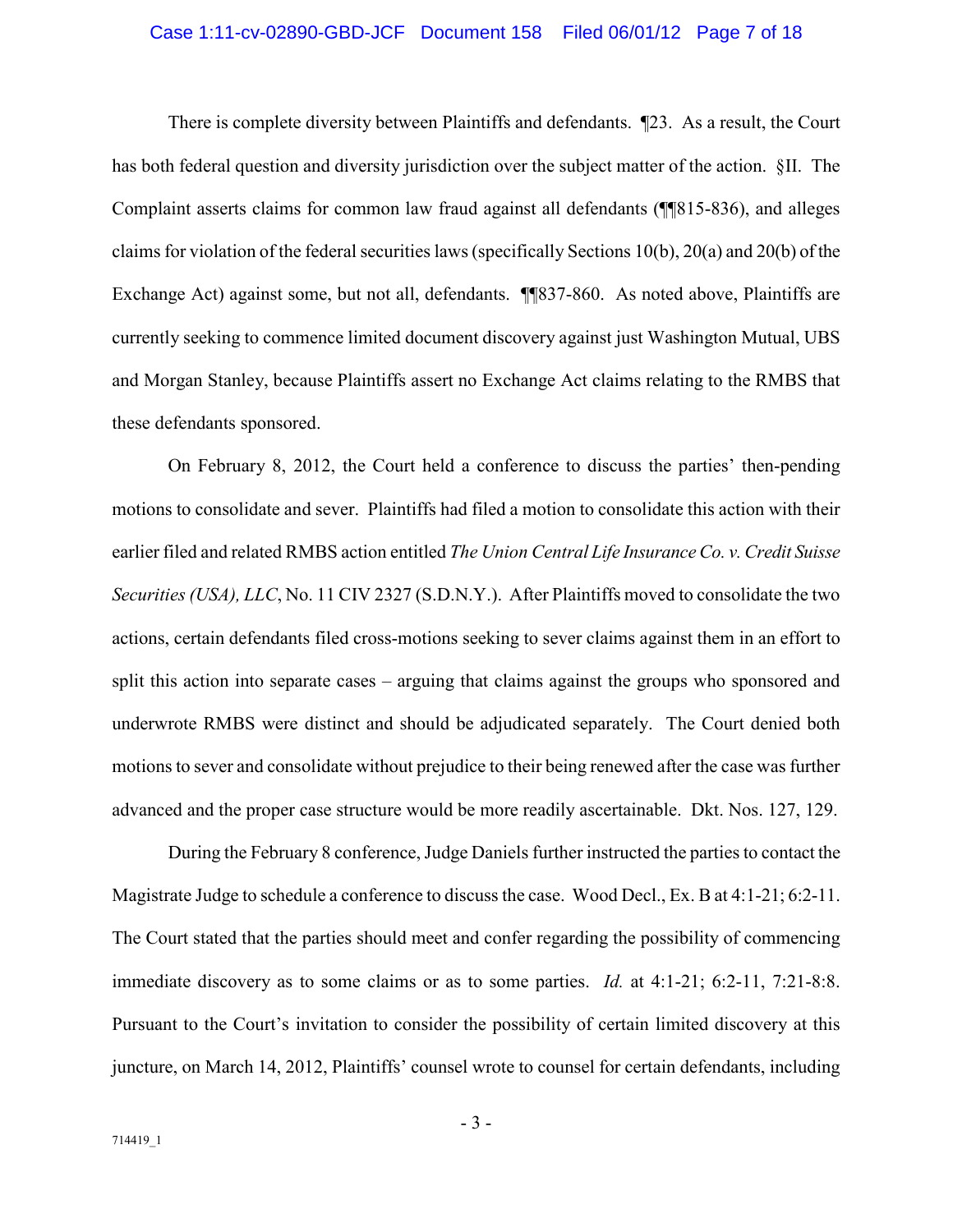#### Case 1:11-cv-02890-GBD-JCF Document 158 Filed 06/01/12 Page 8 of 18

defendants UBS, Washington Mutual and Morgan Stanley, enclosing a proposed request for production of documents. Wood Decl., Ex. C. In their letter, Plaintiffs asserted it would be appropriate for certain limited document discovery to begin immediately with respect to RMBS that were not subject to any Exchange Act claims. *Id.* On March 19, 2012, defendants jointly responded that they would not agree to commence discovery because, according to them, the PSLRA prevented all discovery from proceeding until after defendants' motions to dismiss had been resolved and the Complaint had been upheld. Wood Decl., Ex. A.

After the Complaint was filed on May 4, 2012, and the factual allegations had been set, Plaintiffs' counsel continued meeting and conferring with defendants over this issue, and the parties agreed to have the Court resolve the dispute. Plaintiffs' counsel then wrote to this Court on May 11, 2012, proposing a briefing schedule for resolution of the parties' disagreements over whether limited discovery from some defendants is appropriate. Dkt. No. 147. The Court approved the proposed briefing schedule on May 14, 2012. *Id.* Plaintiffs filed this motion pursuant to that schedule.

#### **III. ARGUMENT**

### **A. The PSLRA Discovery Stay Should Not Apply to State Law Claims Where No Parallel Exchange Act Claim Is Asserted**

Plaintiffs have asserted no Exchange Act claims against defendants UBS, Washington Mutual and Morgan Stanley relating to the RMBS they sponsored and sold to Plaintiffs. Rather, Plaintiffs assert only state law claims relating to these RMBS transactions. As a result, defendants should be precluded from invoking the PSLRA discovery stay with respect to these claims, because that statute is simply inapplicable. $4$ 

<sup>4</sup> Plaintiffs are limiting the discovery they currently seek to only the following proposed document requests: Requests Nos. 1, 7-18, 22, 24, 27-29, 31-39, 42-47, 49-50, 52-53, 55-58, all of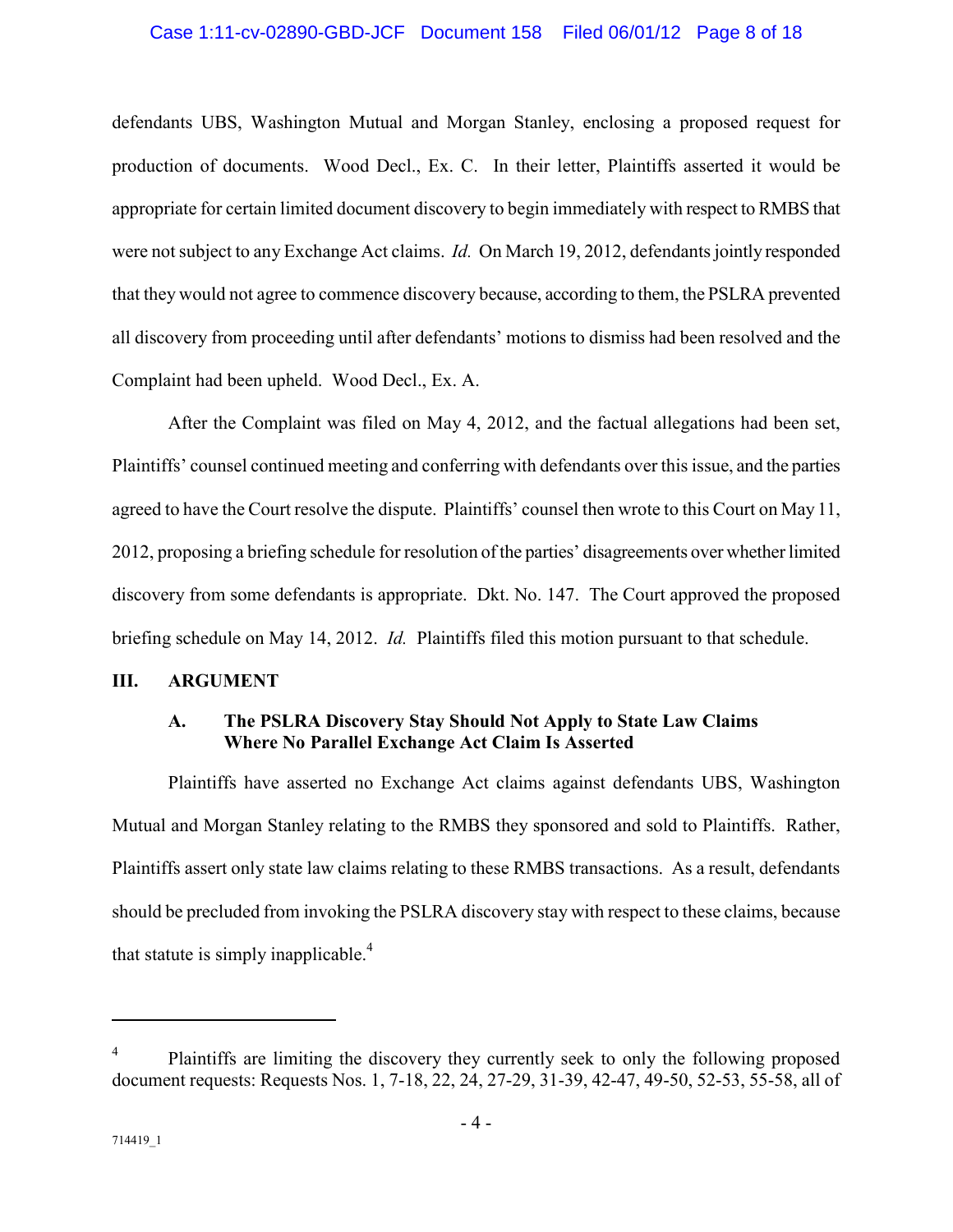#### Case 1:11-cv-02890-GBD-JCF Document 158 Filed 06/01/12 Page 9 of 18

Plaintiffs are not seeking deposition discovery of any type, and they seek no document discovery beyond what is sought by these limited document requests. Because this particularized discovery is directed at only state law claims in a situation where there are no overlapping or corresponding Exchange Act claims, defendants have no valid basis for objecting on grounds of a discovery stay that applies to Exchange Act claims.

The Court also has diversity jurisdiction over these state law claims, which are in no way dependent on the Exchange Act claims. Defendants therefore have no basis for attempting to invoke a discovery stay that is entirely premised on inapplicable federal law. Courts routinely allow discovery to proceed where, as here, there is no basis for staying discovery pending the outcome of a motion to dismiss. *See Hachette Distribution, Inc. v. Hudson Cnty. News Co.*, 136 F.R.D. 356, 358 (E.D.N.Y. 1991) (discovery should only be stayed "when there are no factual issues in need of further immediate exploration, and the issues before the Court are purely questions of law that are potentially dispositive"). In order to seek to stay discovery, defendants should be required to obtain a protective order pursuant to Fed. R. Civ. P. 26 where they would bear the burden of demonstrating good cause for such a stay. *Richards v. North Shore Long Island Jewish Health Sys.*, No. CV 10- 4544 (LDW) (ETB), 2011 U.S. Dist. LEXIS 106319, at \*2-\*4 (E.D.N.Y. Sept. 21, 2011). Here, there is no good cause for staying the requested discovery.

which are targeted to the specific RMBS for which there are no Exchange Act claims. *E.g*., Wood Decl., Ex. D (proposed document requests propounded on defendant UBS). Plaintiffs' proposed requests for production of documents to defendants UBS, Washington Mutual and Morgan Stanley were identical except with respect to the trusts and parties at issue.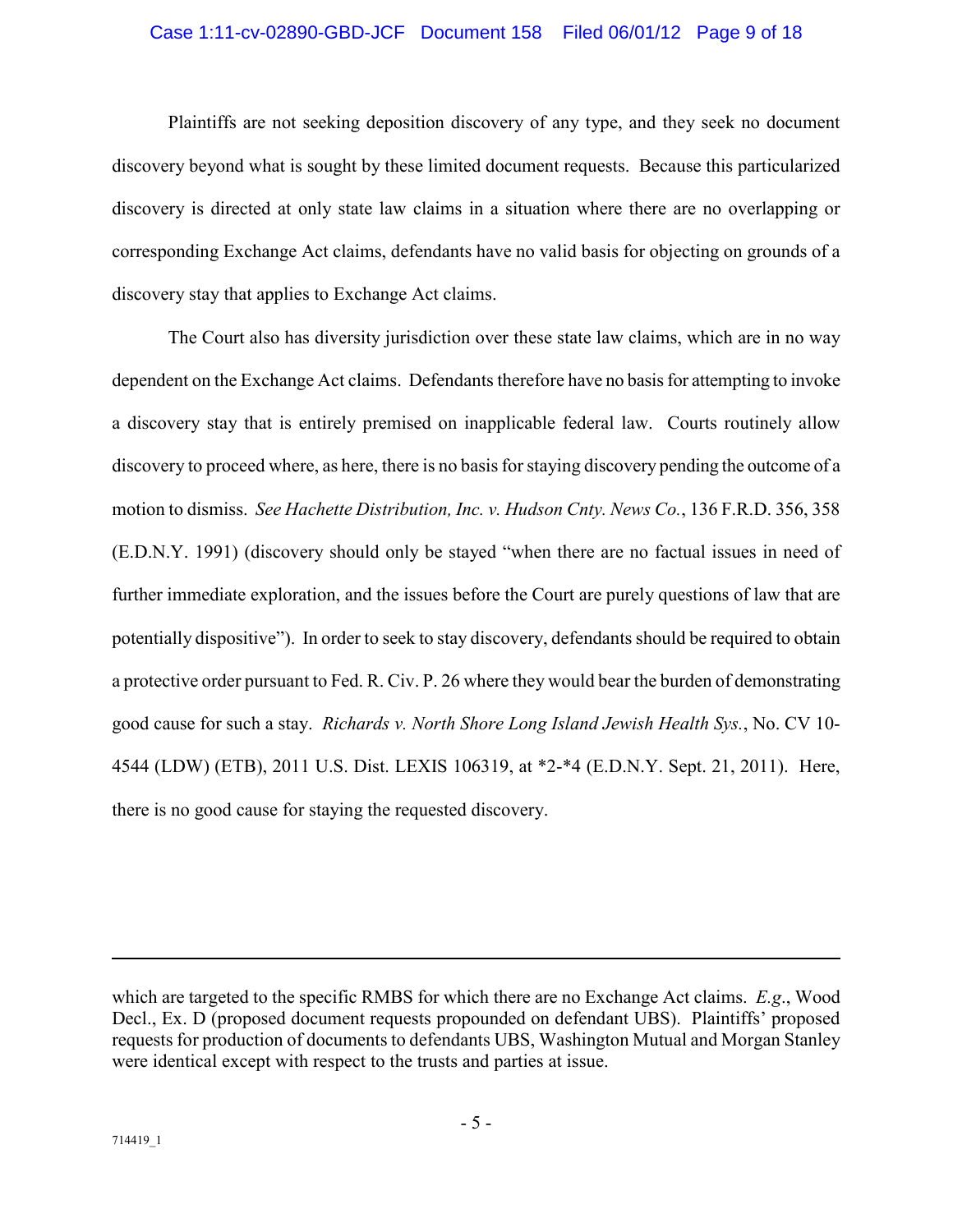### **B. The Mere Presence of Exchange Act Claims Asserted Against Other Parties in the Action Is Not a Valid Basis for Extending the PSLRA Discovery Stay**

Defendants take the position that because Exchange Act claims are asserted against some parties in this litigation, all defendants are entitled to a discovery stay – even those defendants against whom there are only state law claims and where there would otherwise be no automatic stay of discovery. Defendants can find no support for this position in the language of the PSLRA, which provides:

In any private action arising under this title, all discovery and other proceedings shall be stayed during the pendency of any motion to dismiss, unless the court finds upon the motion of any party that particularized discovery is necessary to preserve evidence or to prevent undue prejudice to that party.

15 U.S.C. §78u-4(b)(3)(B). To begin with, this provision should not apply to claims that are based on facts for which there is no Exchange Act claim asserted against defendants sponsoring these RMBS. As discussed below, many courts have recognized that this statutory provision does not stay all discovery against all parties who are joined together in a single action.

## **1. The PSLRA Discovery Stay Should Be Evaluated Separately for Each Defendant**

In enacting the PSLRA, Congress did not specifically consider "the scenario of multiple defendants with multiple motions to dismiss," such as this action. *In re Lernout & Hauspie Sec. Litig.*, 214 F. Supp. 2d 100, 106 (D. Mass. 2002); *accord Latham v. Stein*, No. 6:08-2995-RBH, 2010 U.S. Dist. LEXIS 86181 (D.S.C. Aug. 20, 2010). In situations such as this, courts have held that despite pending motions to dismiss by certain parties, the PSLRA does not prevent discovery from proceeding against other defendants who have no independent basis for invoking the stay provisions. *See Lernout*, 214 F. Supp. 2d at 107 (allowing discovery to proceed with respect to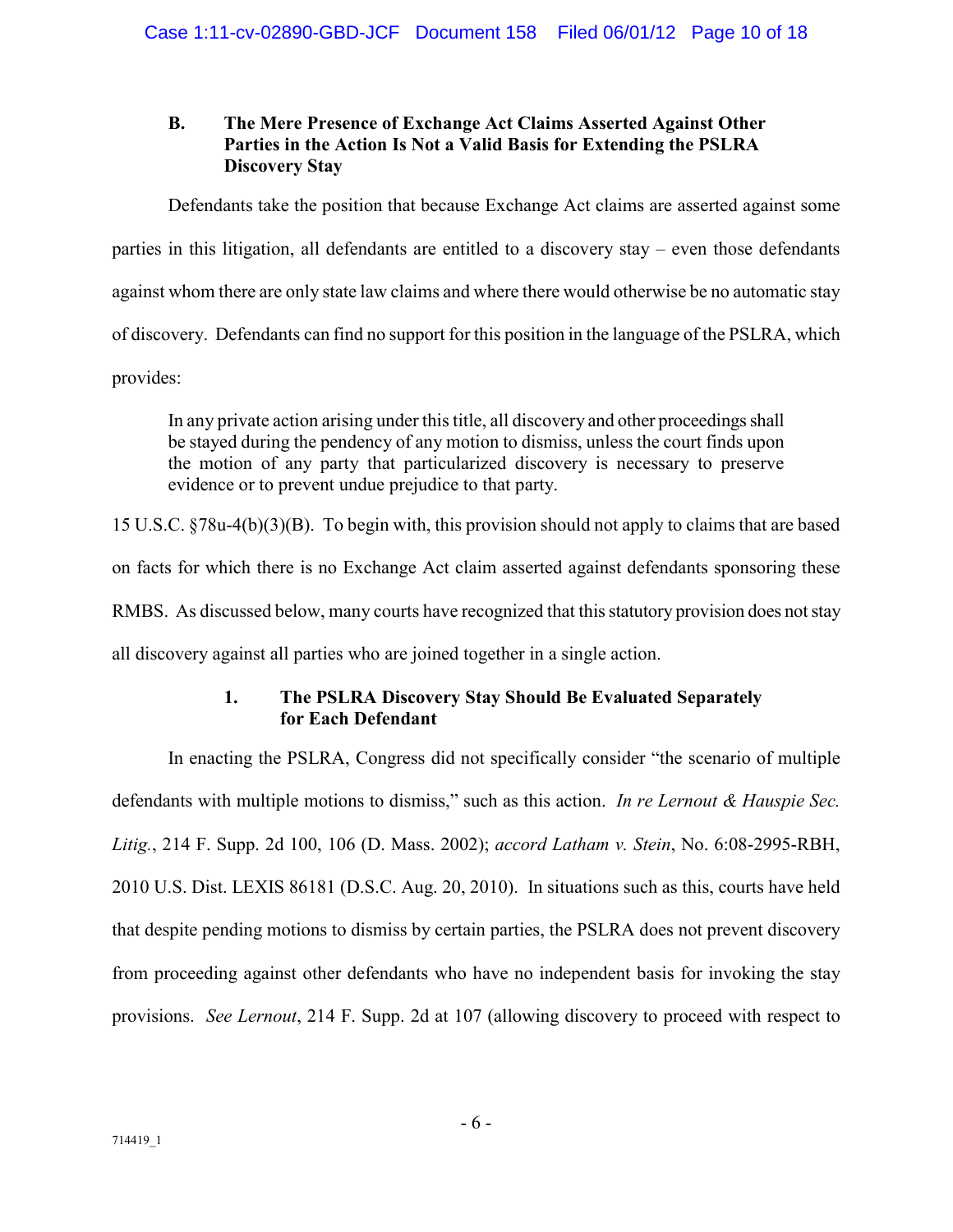#### Case 1:11-cv-02890-GBD-JCF Document 158 Filed 06/01/12 Page 11 of 18

certain defendants whose motions to dismiss had been denied notwithstanding pendency of other motions to dismiss); *Latham*, 2010 U.S. Dist. LEXIS 86181, at \*11-\*12 (same).

Thus, federal courts have recognized that not "all discovery" in "any private action" is automatically stayed simply because some party to the action may have a valid basis for invoking the PSLRA discovery stay. Instead, courts examine the factual allegations and nature of the claims relating to each individual defendant to determine whether the automatic discovery stay applies to them. With respect to claims alleged against defendants UBS, Washington Mutual and Morgan Stanley there is no basis for staying discovery directed at them.

Staying discovery with respect to Plaintiffs' claims against defendants UBS, Washington Mutual and Morgan Stanley would simply be "[penalizing plaintiffs] for bringing both its federal securities claims and related state common law claims in one federal action. To prohibit discovery on the state claims would encourage a duplication of effort and serve as a disincentive for efficiency." *Tobias Holdings, Inc. v. Bank United Corp.*, 177 F. Supp. 2d 162, 168 (S.D.N.Y.  $2001$ ).<sup>5</sup>

In short, the PSLRA should not bar discovery with respect to defendants who will not be moving to dismiss an Exchange Act claim.

<sup>5</sup> In order to promote efficiency and a coordinated discovery schedule, deposition discovery should wait until all parties can participate in such discovery. In contrast, there is no inefficiency in defendants subject to this motion producing the limited documents relating to their RMBS. Other document discovery directed at common factual issues, which are the same for all defendants, should be deferred until the lifting of the discovery stay for all parties.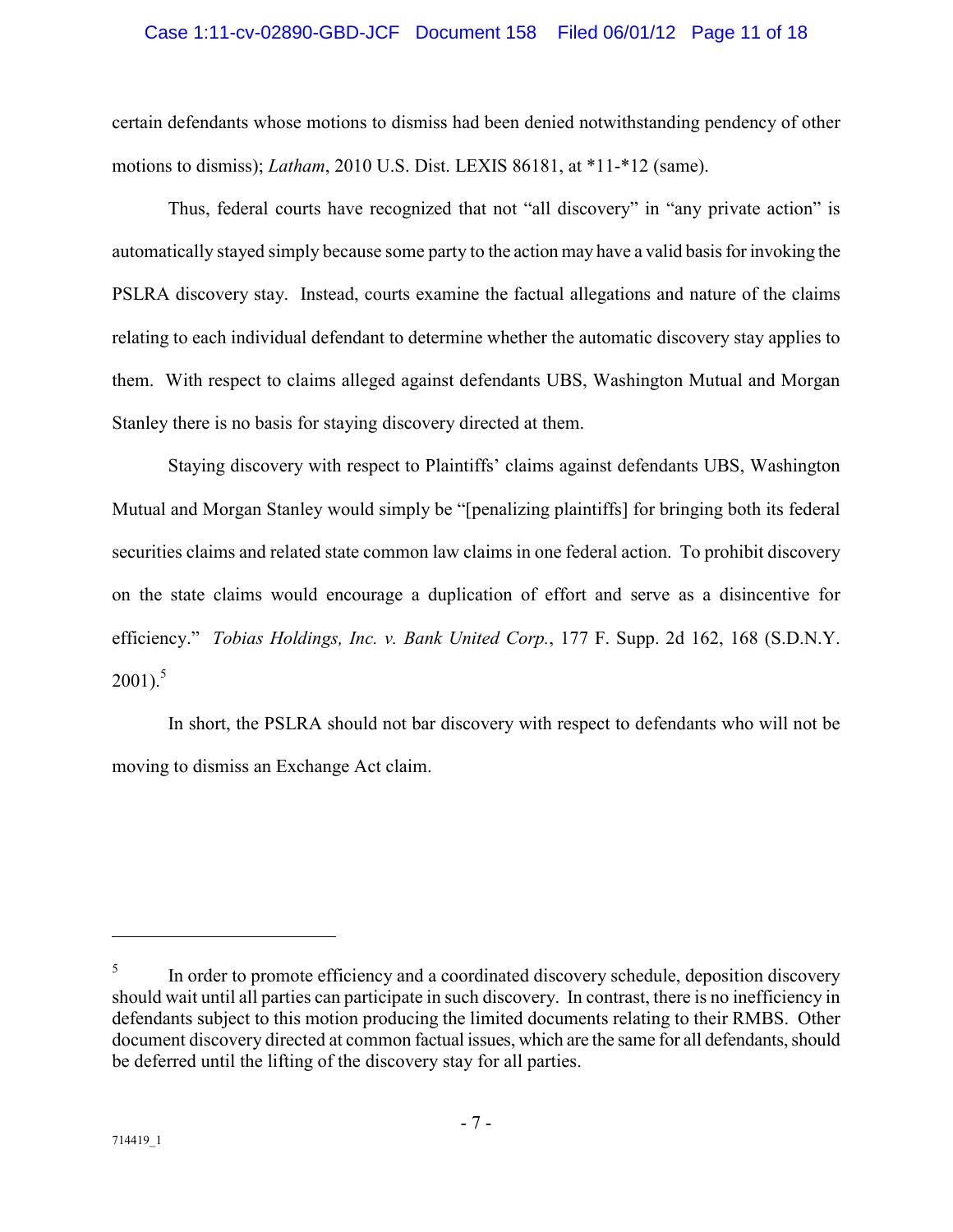#### **2. The PSLRA Does Not Address the Application of the Discovery Stay in Actions Involving State Law Claims**

While it is undisputed that the "PSLRA has no application to actions in which only state law claims are alleged,'" (*Koock v. Sugar & Felsenthal, LLP*, No. 8:09-CV-609-T-17EAJ, 2009 U.S. Dist. LEXIS 81153, at \*3-\*4 (M.D. Fla. Aug. 19, 2009)), the PSLRA does not address a case in which a plaintiff alleges separate state law claims where jurisdiction is based on diversity of citizenship. *See Tobias*, 177 F. Supp. 2d at 167 ("the fact that Congress is silent with respect to a case invoking both federal question and diversity jurisdiction cannot be taken as evidence that Congress considered plaintiff's argument but rejected it. Indeed, Congressional silence more likely means that the issue was not considered"). Courts have held that where both Exchange Act claims and state law claims are pled in an action, a plaintiff alleging diversity jurisdiction may be able to proceed with discovery with respect to such state law claims notwithstanding the PSLRA.

In *Tobias*, 177 F. Supp. 2d at 164-65, the court addressed the question "whether the PSLRA stays discovery with respect to plaintiff's non-fraud state law claims where jurisdiction over such claims is based on diversity of citizenship," notwithstanding the presence of federal securities claims alleged against the same defendants in the same action. The court concluded that the PSLRA stay did not apply to plaintiffs' state law claims. In reaching its determination, the court found that although plaintiffs' state law claims "arise from the same set of facts as the federal securities claims, they are separate and distinct claims that cannot be summarily dismissed." *Id*. at 166. Because "plaintiff's state law claims do not mirror the federal securities claims but represent legally cognizable, substantive causes of action," the court found the PSLRA stay inapplicable to the state law claims, stating that to "hold otherwise would give the PSLRA too broad a brush, sweeping into its purview all related but distinct state law claims brought under diversity jurisdiction." *Id.* at 168- 69.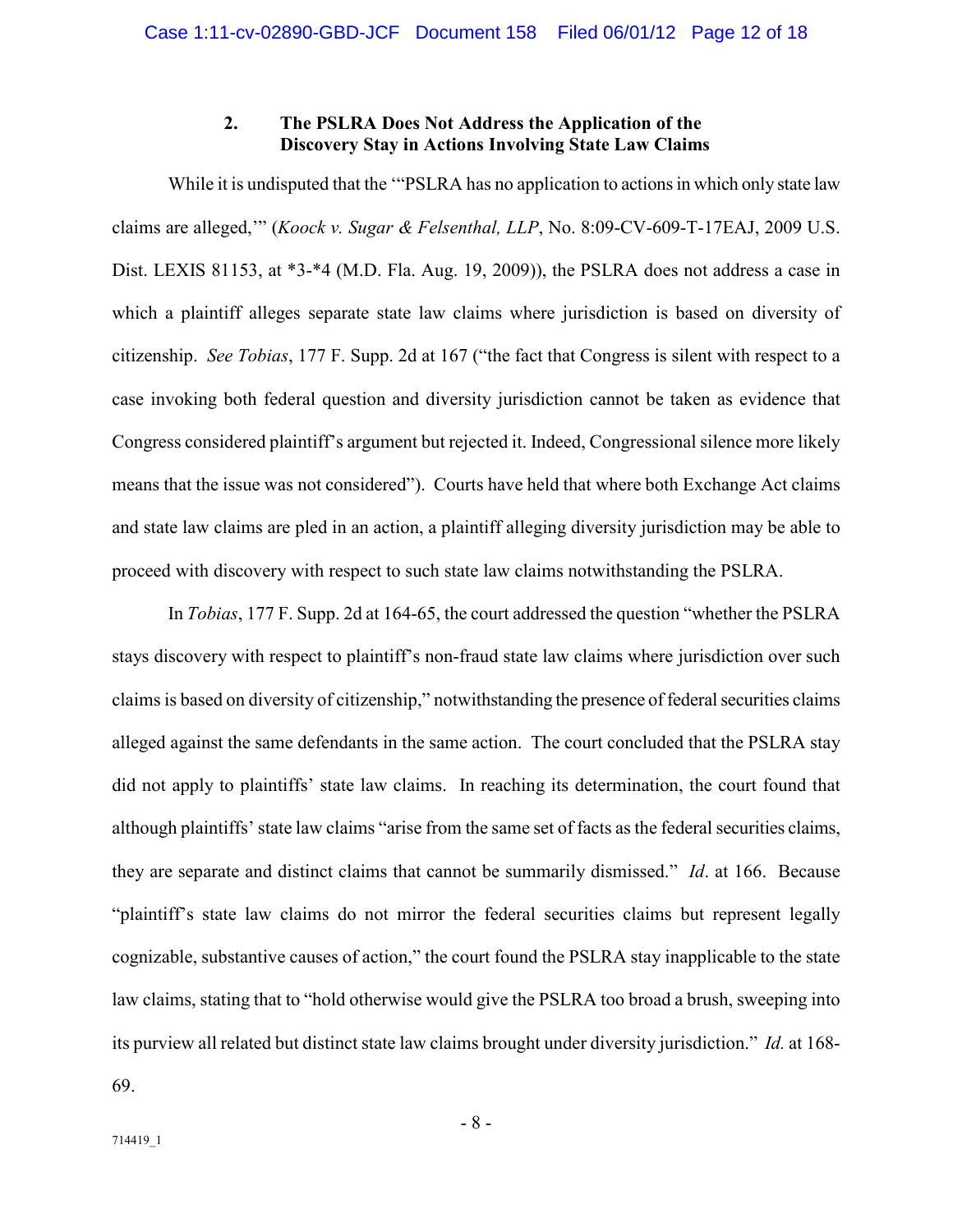#### Case 1:11-cv-02890-GBD-JCF Document 158 Filed 06/01/12 Page 13 of 18

Other courts have agreed with the *Tobias* court's holding and reasoning. *Angell Invs., L.L.C. v. Purizer Corp.*, No. 01 C 6359, 2001 U.S. Dist. LEXIS 17782, at \*5 (N.D. Ill. Oct. 31, 2001) (*Tobias* "stands for the proposition that state law claims that are distinct from the federal securities claims – such as would be expected to be found where the basis of jurisdiction over the state law claims relies solely on diversity of citizenship – are not subject to the discovery stay."); *Fazio v. Lehman Bros*., No. 1:02CV370, 2002 U.S. Dist. LEXIS 15157, at \*12 (N.D. Ohio May 16, 2002) ("if diversity jurisdiction exists, and additionally, the Congressional policies behind the [PSLRA] would not be furthered by maintaining the stay, relief from the stay is warranted").

Here, in addition to federal question jurisdiction with respect to Plaintiffs' Exchange Act claims, the Complaint pleads diversity jurisdiction with respect to all defendants. ¶23. Furthermore, Plaintiffs' state law claims against defendants UBS, Washington Mutual and Morgan Stanley are far more distinct from the Exchange Act securities claims than was the case in *Tobias*. In *Tobias*, the plaintiffs' state law claims were against the same defendants and arose "from the same set of facts as the federal securities claims." 177 F. Supp. 2d at 166. Here, Plaintiffs only seek discovery from defendants against whom no Exchange Act claims are pending, and there is, therefore, even more justification for allowing this requested discovery than there was for the discovery that was permitted in *Tobias*.

#### **C. The Discovery Stay Was Not Enacted to Address Any Perceived Issues Related to Non-Class Action Securities Claims**

In considering whether the PSLRA applies to a given case, courts consider whether a case was brought as a class action or an individual action. *In re Transcrypt Int'l Sec. Litig.*, 57 F. Supp. 2d 836, 842 (D. Neb. 1999). The PSLRA was enacted to address perceived issues related to class actions, and in an individual action such as this there is far less justification, if any, for imposing a discovery stay. *See id.* ("Noticeably absent from [the legislative history] is any reference to the ills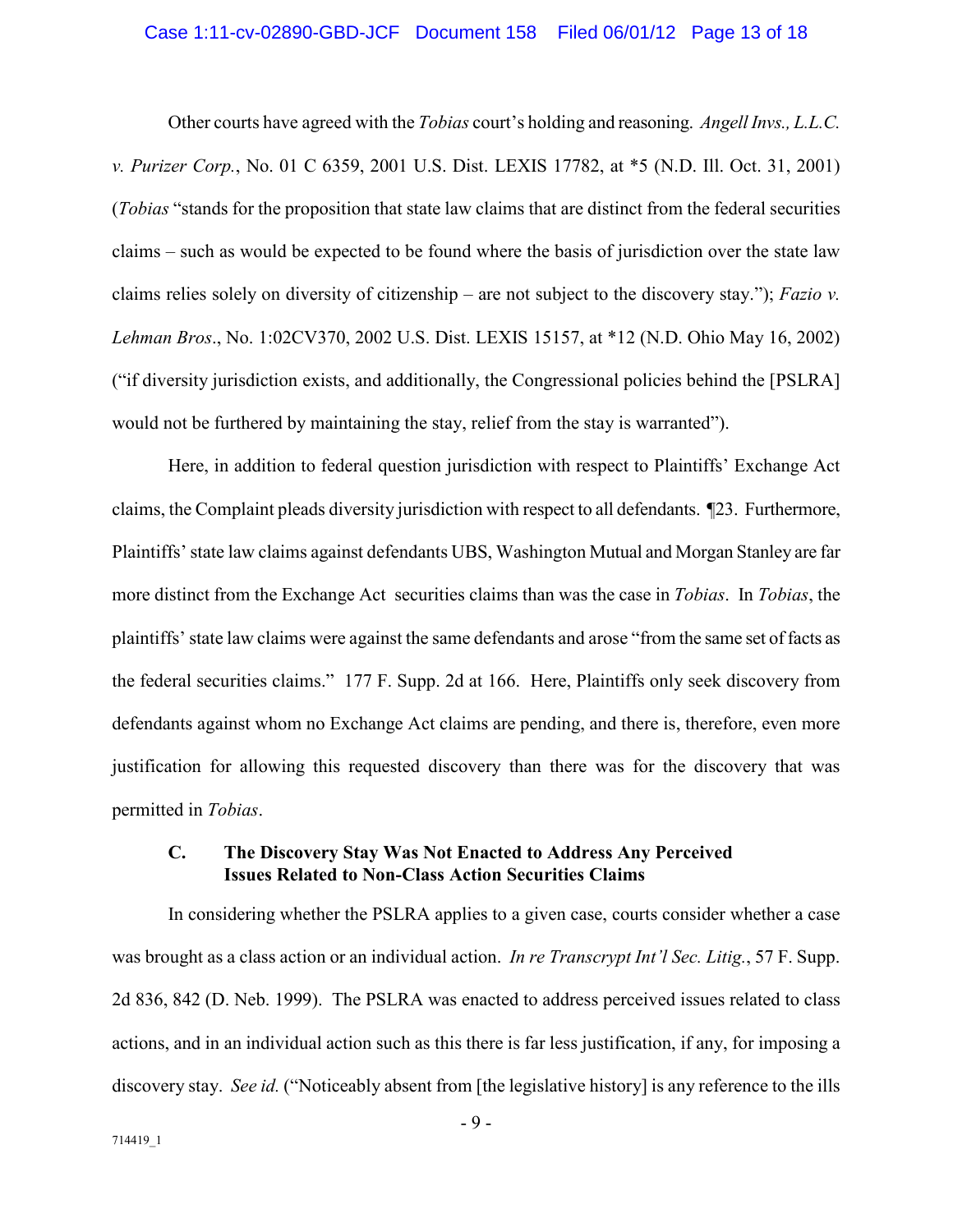#### Case 1:11-cv-02890-GBD-JCF Document 158 Filed 06/01/12 Page 14 of 18

of *individual* lawsuits in state – or federal – court, either of which could also be used as a means to circumvent the Reform Act's stay provision. A plain reading of this section yields the conclusion that Congress was at least principally, if not exclusively, concerned with private *class action* lawsuits, rather than private *individual* lawsuits" (emphasis in original).); *Tobias*, 177 F. Supp. 2d at 166 ("None of the perceived abuses addressed by Congress are present in this case. Plaintiff is not attempting to use discovery as a 'fishing expedition' to find a sustainable claim not alleged in its Complaint which has already been amended. Furthermore, as this is not a class action, there is little, if any, coercive aspect to plaintiff's discovery demands.").

This matter is the very opposite of the type of purportedly coercive class action that the PSLRA was enacted to address. This case does not seek to bring claims on behalf of thousands or millions of absent class members against one or two defendants; Plaintiffs have brought this individual action to recover for defective RMBS sold to them by some of the largest and most sophisticated financial institutions in the country. Plaintiffs' discovery demands are specifically targeted to elicit production of responsive documents pertaining to their specific RMBS transactions. There is no "coercive aspect to Plaintiff's discovery demands," and the presence of Exchange Act claims should not prevent Plaintiffs from commencing discovery to which they are otherwise entitled.